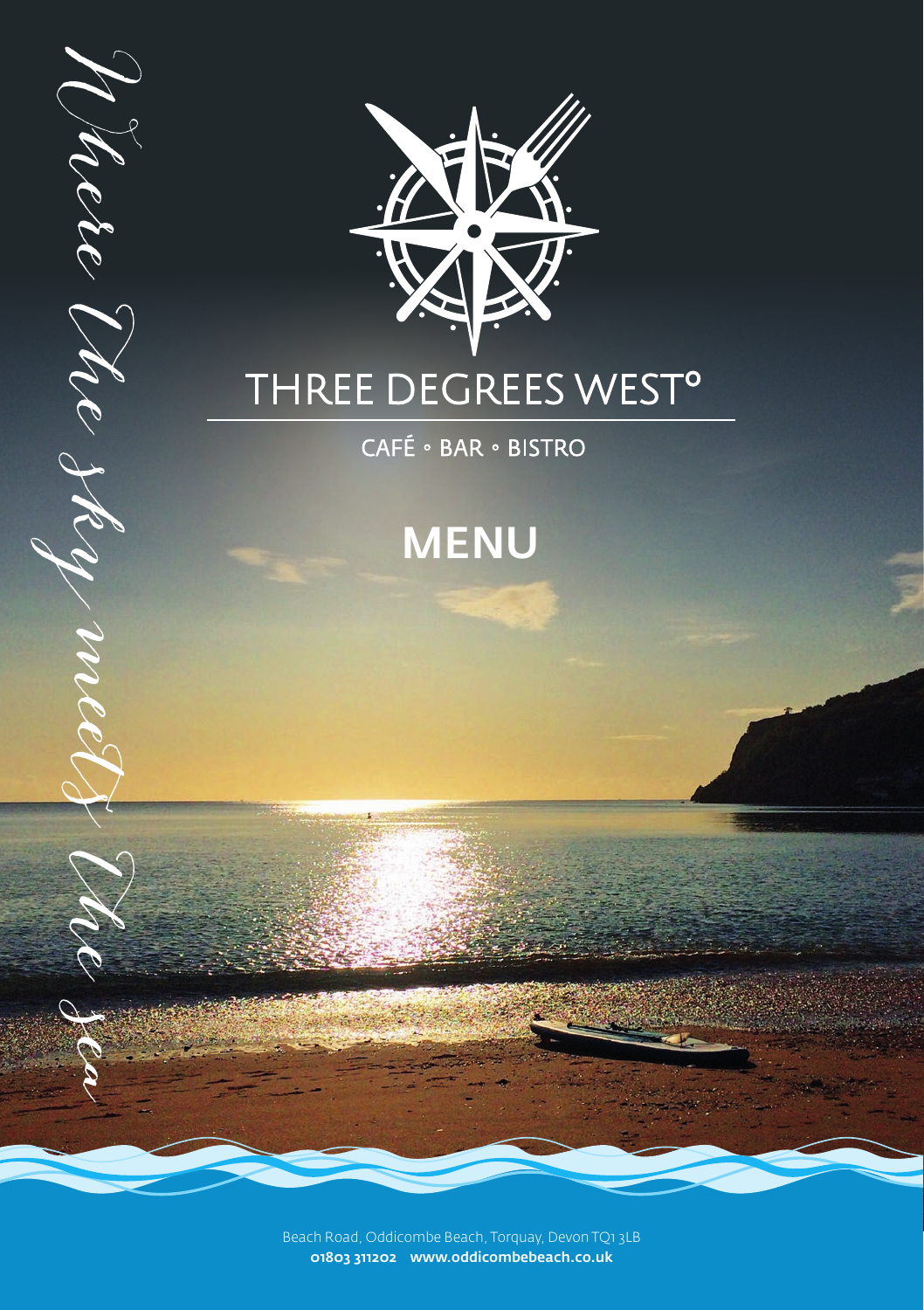## TAPAS / APPETISERS

**Olives** 4.95 Assorted, pitted olives



 $\left(\sum_{n=0}^{\infty}$ 

#### Papas Arrugadas 4.95

Rustic, salted skin-on potatoes served warm with mojo verde (green herbs, green pepper, garlic & cumin, olive oil & pepper) & mojo picon (red pepper, chilli, garlic, olive oil & vinegar)

#### Plaice Goujons 6.50

Goujons served with tartare sauce

#### Moroccan Style Cauliflower Bites 6.50



Lightly spiced bites with BBQ dip. Vegan

#### Chicken Croquettes 6.50

With a cranberry dip and salad garnish

#### Arancini Balls 6.50



Deep fried risotto balls filled with sun-dried tomatoes, basil and Parmesan, served with pisto manchego (a tomato and vegetable ragu)

#### Mini Chorizo 6.50 ( $6\overline{ }$ )

Bite sized spicy chorizo sausages drizzled with honey

#### Garlic Prawns 8.95

Peeled tiger prawns in garlic and olive oil

## Breaded Halloumi 6.50  $(\sqrt{\theta})$

Lightly coated with a sweet chilli dipping sauce and salad garnish

Blanchbait (whitebait) 6.50 Lightly coated in a fine crumb

#### Tempura Vegetables 6.95



 $\bigotimes$ 

Assorted vegetables coated in a crisp batter and sweet chilli dip

#### Antipasti Platter 10.95

A selection of cured meats, assorted olives and bread. Great to share

#### Vegan Platter 10.95



Tofurky smoked ham slices, olives, houmous, Mediterranean Violife Grill Me, plant based Italian sausage. Great to share.

#### Meatballs (plant based) 6.50

Hearty, meatless meatballs full of flavour and goodness, served on a tomato and vegetable ragu

#### Whole Baked Camembert 9.95 (V

Ideal for sharing. Served with slices of garlic bread and caramelised red onion chutney.

## MAINS

## 3DW BURGERS

Cheeseburger 11.95 Topped with Cheddar cheese with salad, served with chips and coleslaw

#### Gourmet Burger 13.95

Topped with bacon, blue cheese and red onion chutney, with onion rings, chips and coleslaw

#### Bacon & Brie Burger 13.95

Topped with bacon, brie and red onion chutney, with onion rings, chips and coleslaw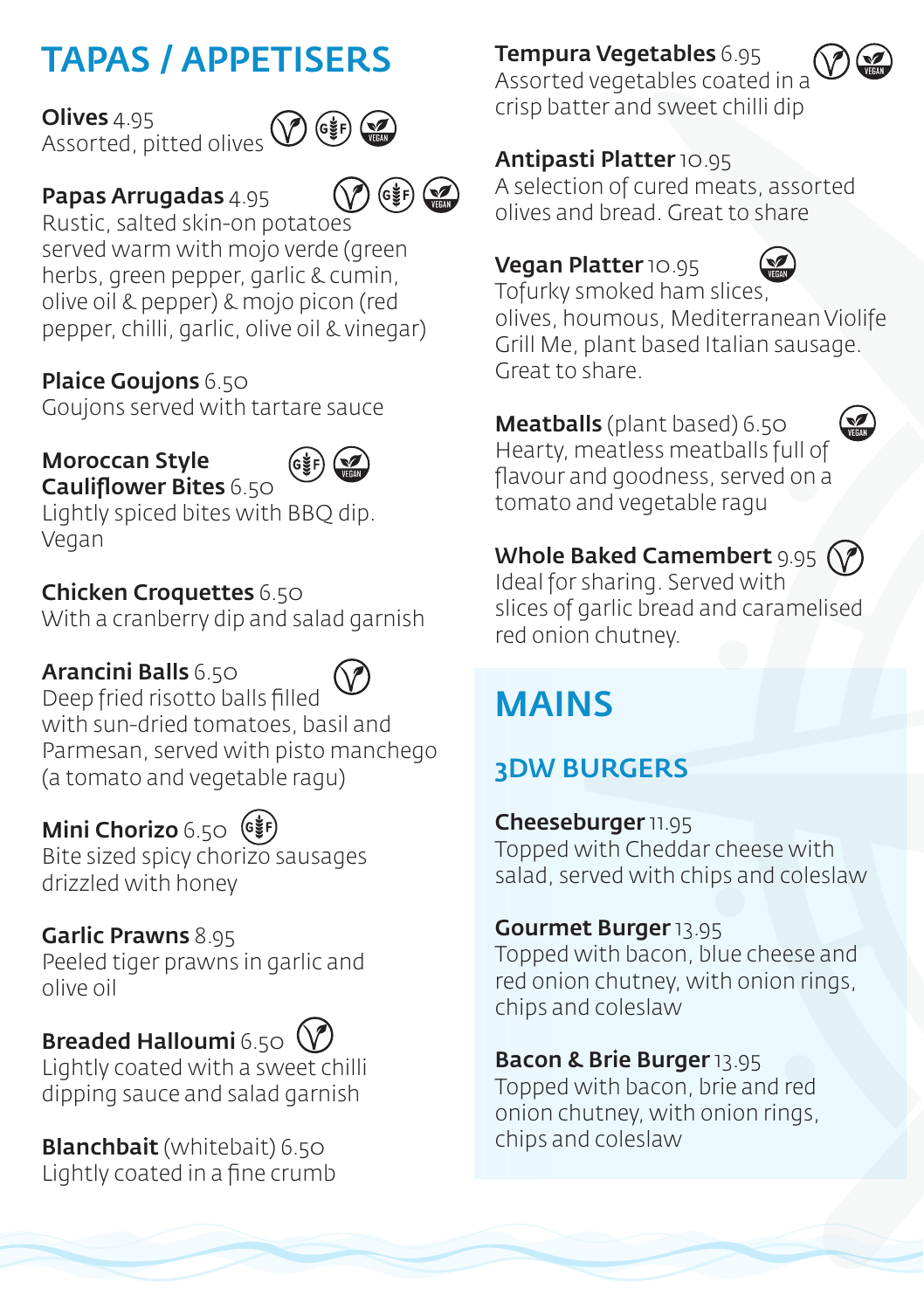#### Chicken Burger 12.95

Chicken breast breaded in a crispy coating with salad, chips and coleslaw

100% Plant Based Burger 12.95, With salad and chips

## BBQ Lentil & Seeds Burger 12.95

In a gluten free roll, with salad and chips.



### FROM THE SEA

Griddled Sardines 11.95 Served with salad and fresh bread

#### Golden Fried Scampi 12.95

Served with fries, salad garnish, coleslaw, garden peas and tartare sauce

#### Beer Battered Cod 12.95

Served with fries, salad garnish, coleslaw, garden peas and tartare sauce

#### 3DW Catch of the Day 13.95

Served with rustic skin-on potatoes, salad, coleslaw, mojo verde & mojo picon sauces on the side.

#### 3DW SALADS

Dressed salad selection with coleslaw Choose from the following:

Cold Water Prawns 12.95 Hot Chicken and Bacon 12.95

#### Chicken & Avocado 12.95

**Caesar** (no anchovies) 11.95  $(\gamma)$ Squid (rings & tentacles) 13.95

## 3DW PLOUGHMAN'S

#### 12.95

Choose from Cheddar, Stilton or Cold Baked Ham

With seasonal salad, pickled onions, a tickle of pickle and coleslaw. Or mix and match, 1.00 extra per item

### 3DW PASTA/RICE

Chicken & Bacon Pasta 12.95 Chicken breast with bacon in a rich, creamy sauce, served with garlic bread on the side

#### Penne Pasta 12.95



Penne pasta with risotto ball filled with sun-dried tomatoes, basil and parmesan, served with a pisto manchego (tomato & vegetable ragu). Served with garlic bread on the side

## Thai Penang Curry 12.95 (

Cauliflower, green beans, mangetout and peppers, in a creamy coconut sauce with lemongrass, galangal and lime leaves, served with a side of rice.

#### Ham, Egg and Chips 11.95 Thick cut ham, 2 fried eggs & chips



*See over for sandwiches, smaller appetite and sides*